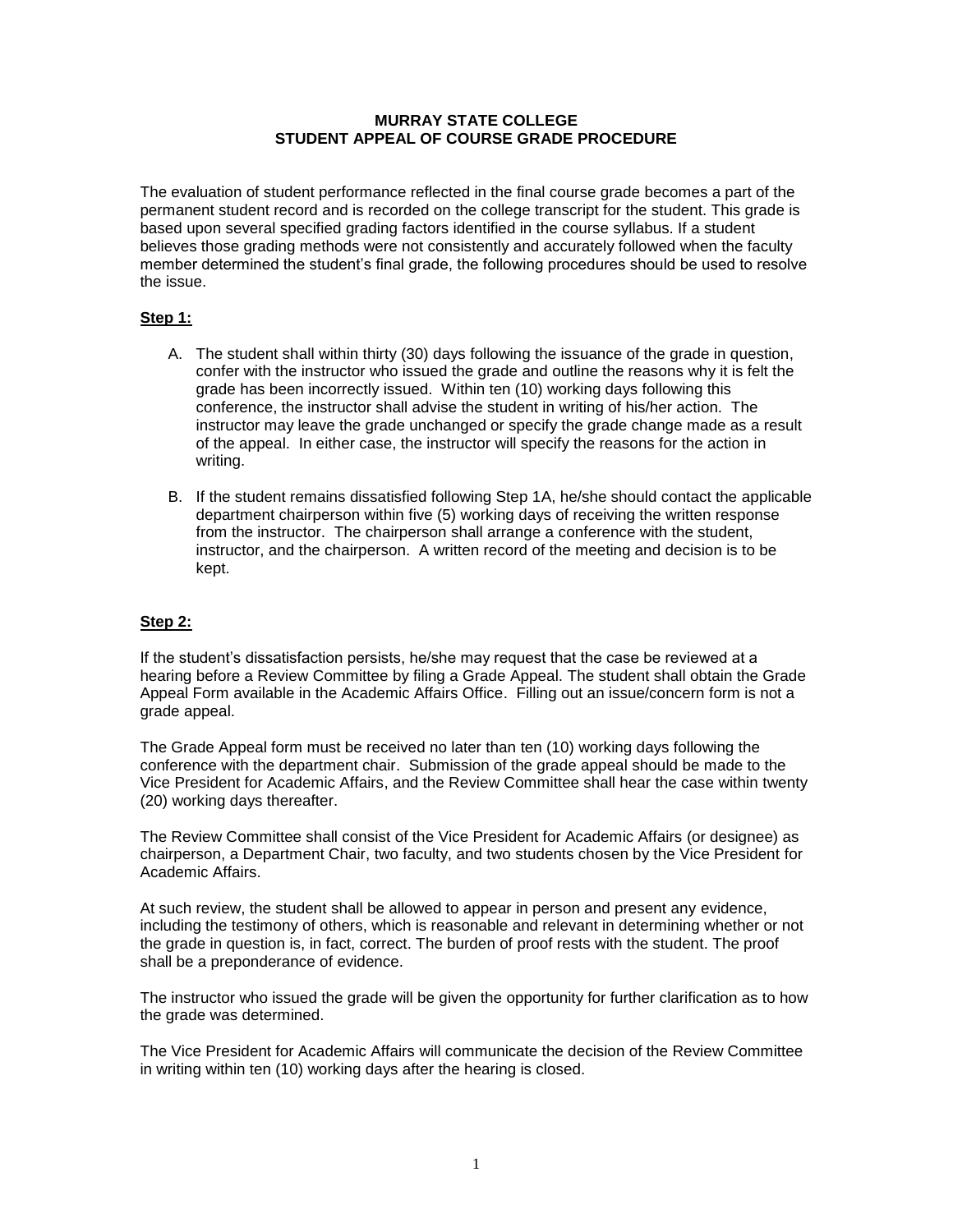## **Step 3:**

If the student is dissatisfied with the decision rendered in Step 2, he/she will have an additional five (5) working days after notification of the decision to contact the President of the college in writing the desire to appeal. After receiving the report of the Review Committee, the President will determine if Steps 1 and 2 were followed. If Steps 1 and 2 have been followed, the President may:

- A. Meet with the student to gain further clarification of the problem.
- B. Meet with the faculty member, department chairperson and Vice President for Academic Affairs to gain additional clarification of the problem.

After careful consideration of all facts, but within ten (10) working days, the President will render a decision in writing to the student. The decision of the President will be to:

- A. Sustain the action of the Review Committee, **or**
- B. Refer the appeal back to the Review Committee if new information is brought forward in Step 3, **or**
- C. Refer the appeal back to the Review Committee for additional study and review of procedures followed.

The President shall take any other actions necessary to protect the student's right to due process and the instructor's right to academic freedom.

#### **Step 4:**

If the student is dissatisfied with the decision rendered by the President in Step 3, he/she may appeal the decision to the Board of Regents for Murray State College. The procedures for addressing the Board of Regents are outlined in the Manual of Governing Policies (available in the President's office.)